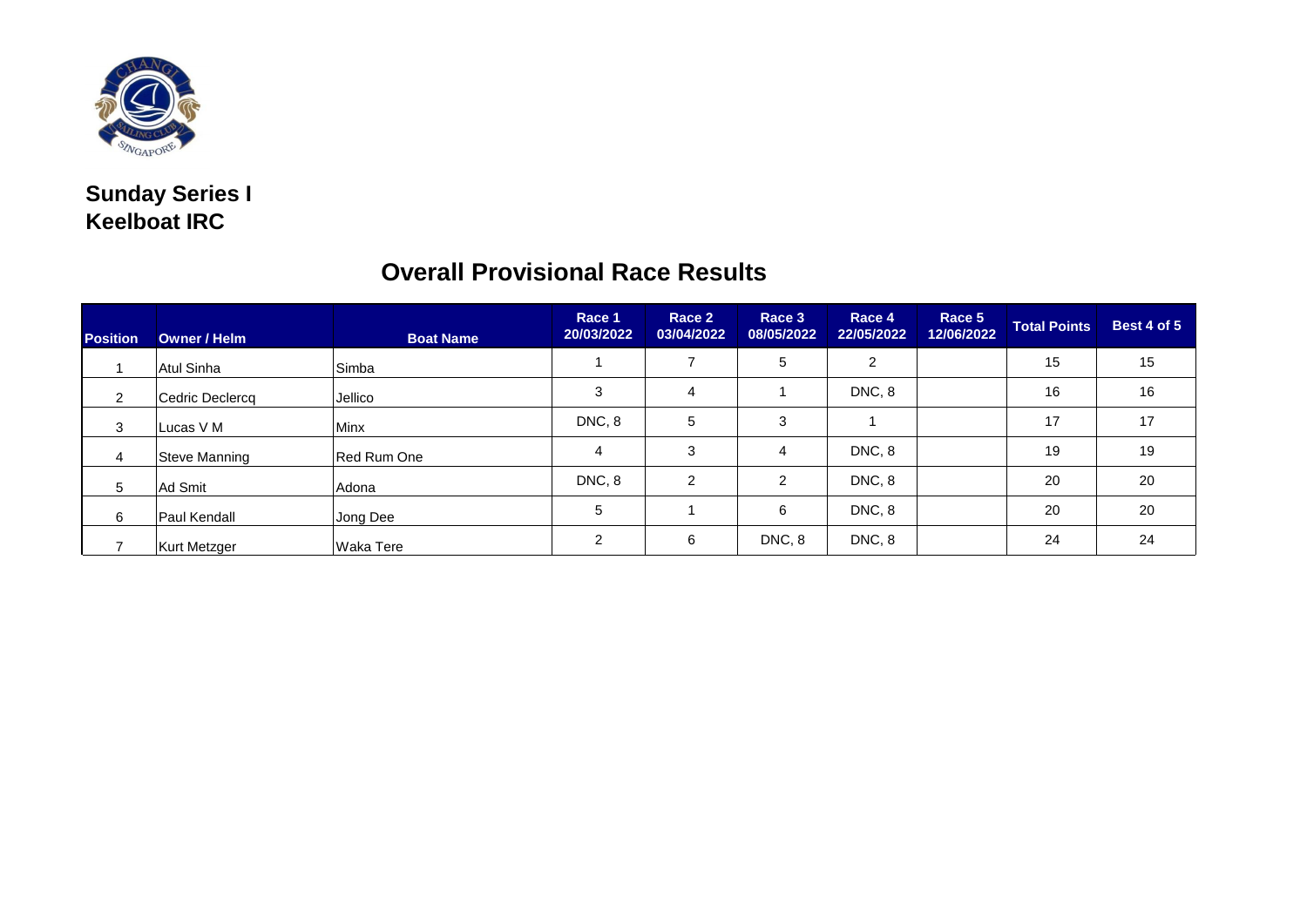

**Sunday Series I Keelboat Club Racer A**

| <b>Position</b> | Owner / Helm        | <b>Boat Name</b> | Race 1<br>20/03/2022 | Race 2<br>03/04/2022 | Race 3<br>08/05/2022 | Race 4<br>22/05/2022 | Race 5<br>12/06/2022 | <b>Total Points</b> | Best 4 of 5 |
|-----------------|---------------------|------------------|----------------------|----------------------|----------------------|----------------------|----------------------|---------------------|-------------|
|                 | <b>Basil Byrnes</b> | Birregurra       | $\sim$               |                      |                      |                      |                      |                     |             |
|                 | <b>Neil Thomas</b>  | Shardana         | 3                    |                      | DNC <sub>.6</sub>    | DNC, 6               |                      | 16                  | 16          |
| 3               | Justin Lean         | Invictus         |                      |                      | DNC <sub>.6</sub>    | DNC, 6               |                      | 18                  | 18          |
|                 | Lee Yimin           | Silhouette       |                      | DNC.6                | DNC <sub>.6</sub>    | DNC <sub>.6</sub>    |                      | 19                  | 19          |
|                 | Lukman Nurhakim     | Balgis           | DNC, 6               | DNC <sub>, 6</sub>   | DNC.6                | RET <sub>, 3</sub>   |                      | 21                  | 21          |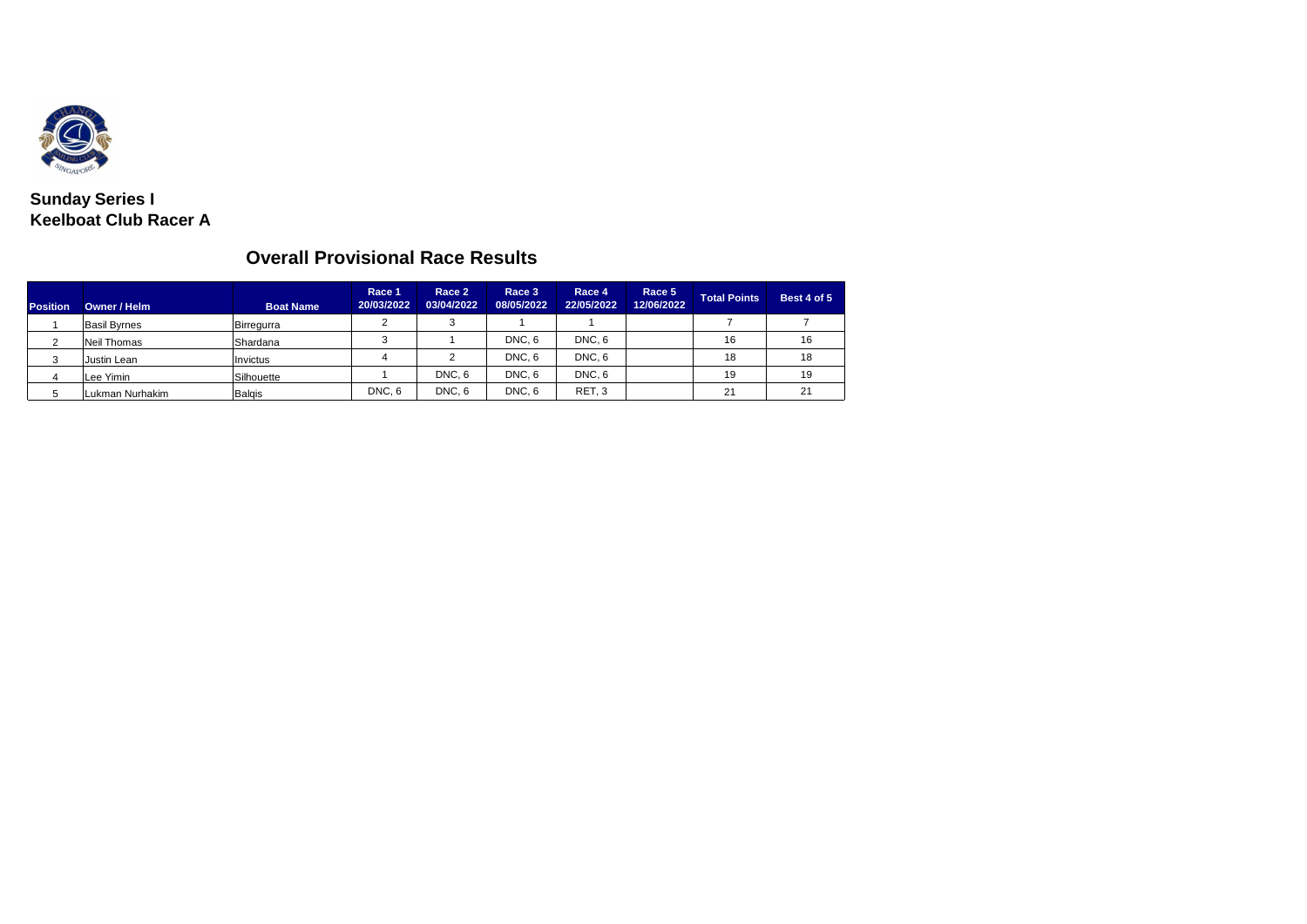

#### **Sunday Series I Keelboat Club Racer B**

## **Overall Provisional Race Results**

| <b>Position</b> | Owner / Helm         | <b>Boat Name</b> | Race 1<br>20/03/2022 | Race 2<br>03/04/2022 | Race 3<br>08/05/2022 | Race 4<br>22/05/2022 | Race 5<br>12/06/2022 | <b>Total Points</b> | Best 4 of 5 |
|-----------------|----------------------|------------------|----------------------|----------------------|----------------------|----------------------|----------------------|---------------------|-------------|
|                 | <b>Luke Doherty</b>  | Marut            | ◠                    |                      |                      | 3                    |                      |                     |             |
|                 | Paul Sneesby         | Remington        |                      | DNC.7                | ◠                    | ົ                    |                      | 12                  | 12          |
| 3               | Jonathan Sykes       | Olmeto           | <b>DNS.6</b>         | DNC.7                | 3                    |                      |                      | 17                  | 17          |
| 4               | <b>Stuart Wright</b> | <b>Nevis</b>     |                      | DNC.7                | 4                    | DNC.7                |                      | 21                  | 21          |
| 5               | Paul Cable           | Montserrat       | <b>DNS.6</b>         | RET. 4               | DNC.7                | DNC.7                |                      | 24                  | 24          |
|                 | Michael Chung        | <b>Brio</b>      | DNC.7                | RET. 4               | DNC.7                | DNC. 7               |                      | 25                  | 25          |



**Sunday Series I Beach Catamaran**

| <b>Position</b> | Owner / Helm         | <b>Boat Name</b>     | Race 1<br>20/03/2022 | Race 2<br>03/04/2022 | Race 3<br>08/05/2022 | Race 4<br>22/05/2022 | Race 5<br>12/06/2022 | <b>Total Points</b> | Best 4 of 5 |
|-----------------|----------------------|----------------------|----------------------|----------------------|----------------------|----------------------|----------------------|---------------------|-------------|
|                 | Zaheera Hashim       | <b>Balgis II</b>     |                      | DNC.6                |                      | DNC, 6               |                      | 15                  | 15          |
| 2               | Uli Braun            | A-Loft               | DNC, 6               | DNC <sub>, 6</sub>   | DNC <sub>, 6</sub>   |                      |                      | 19                  | 19          |
| 3               | <b>Kellie Twigge</b> | Babe                 | DNC, 6               |                      | DNC <sub>, 6</sub>   | DNC, 6               |                      | 19                  | 19          |
| 4               | Jeremy Nixon         | <b>Bad Influence</b> | DNC <sub>.6</sub>    | DNC, 6               |                      | DNC, 6               |                      | 19                  | 19          |
| 5               | Jasper Meyns         | <b>Red Riot</b>      |                      | DNC <sub>.6</sub>    | DNC <sub>.6</sub>    | DNC <sub>.6</sub>    |                      | 20                  | 20          |